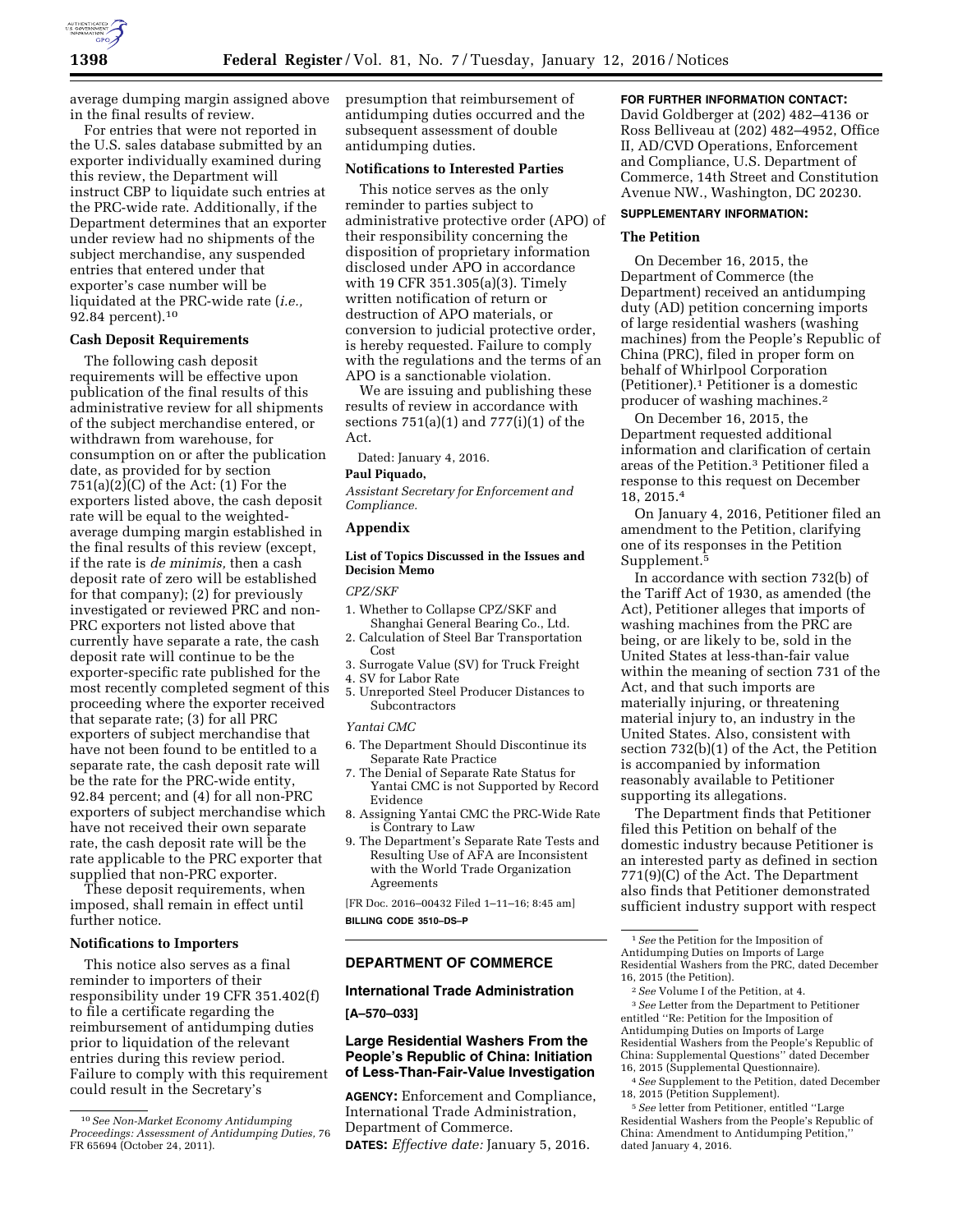to the initiation of the AD investigation that Petitioner is requesting.6

# **Period of Investigation**

Because the Petition was filed on December 16, 2015, the period of investigation (POI) is, pursuant to 19 CFR 351.204(b)(1), April 1, 2015, through September 30, 2015.

## **Scope of the Investigation**

The product covered by this investigation is washing machines from the PRC. For a full description of the scope of this investigation, *see* the ''Scope of the Investigation,'' in Appendix I of this notice.

# **Comments on Scope of the Investigation**

As discussed in the preamble to the Department's regulations,<sup>7</sup> we are setting aside a period for interested parties to raise issues regarding product coverage (scope). The Department will consider all comments received from parties and, if necessary, will consult with parties prior to the issuance of the preliminary determination. If scope comments include factual information (*see* 19 CFR 351.102(b)(21)), all such factual information should be limited to public information. In order to facilitate preparation of its questionnaires, the Department requests all interested parties to submit such comments by 5:00 p.m. Eastern Time (ET) on Monday, January 25, 2016, which is 20 calendar days from the signature date of this notice. Any rebuttal comments, which may include factual information, must be filed by 5:00 p.m. ET on Thursday, February 4, 2016, which is 10 calendar days after the initial comments deadline.

The Department requests that any factual information the parties consider relevant to the scope of the investigation be submitted during this time period. However, if a party subsequently finds that additional factual information pertaining to the scope of the investigation may be relevant, the party may contact the Department and request permission to submit the additional information.

## **Filing Requirements**

All submissions to the Department must be filed electronically using Enforcement and Compliance's Antidumping and Countervailing Duty Centralized Electronic Service System (ACCESS).8 An electronically filed

document must be received successfully in its entirety by the time and date when it is due. Documents excepted from the electronic submission requirements must be filed manually (*i.e.,* in paper form) with Enforcement and Compliance's APO/Dockets Unit, Room 18022, U.S. Department of Commerce, 14th Street and Constitution Avenue NW., Washington, DC 20230, and stamped with the date and time of receipt by the applicable deadlines.

## **Comments on Product Characteristics for AD Questionnaires**

The Department requests comments from interested parties regarding the appropriate physical characteristics of washing machines to be reported in response to the Department's AD questionnaires. This information will be used to identify the key physical characteristics of the subject merchandise in order to report the relevant factors and costs of production accurately as well as to develop appropriate product-comparison criteria.

Interested parties may provide any information or comments that they feel are relevant to the development of an accurate list of physical characteristics. Specifically, they may provide comments as to which characteristics are appropriate to use as: (1) General product characteristics and (2) productcomparison criteria. We note that it is not always appropriate to use all product characteristics as productcomparison criteria. We base productcomparison criteria on meaningful commercial differences among products. In other words, although there may be some physical product characteristics utilized by manufacturers to describe washing machines, it may be that only a select few product characteristics take into account commercially meaningful physical characteristics. In addition, interested parties may comment on the order in which the physical characteristics should be used in matching products. Generally, the Department attempts to list the most important physical characteristics first and the least important characteristics last.

In order to consider the suggestions of interested parties in developing and

issuing the AD questionnaires, all comments must be filed by 5:00 p.m. EDT on January 25, 2016, which is twenty calendar days from the signature date of this notice. Any rebuttal comments must be filed by 5:00 p.m. EDT on February 4, 2016. All comments and submissions to the Department must be filed electronically using ACCESS, as explained above.

# **Determination of Industry Support for the Petition**

Section 732(b)(1) of the Act requires that a petition be filed on behalf of the domestic industry. Section 732(c)(4)(A) of the Act provides that a petition meets this requirement if the domestic producers or workers who support the petition account for: (i) At least 25 percent of the total production of the domestic like product; and (ii) more than 50 percent of the production of the domestic like product produced by that portion of the industry expressing support for, or opposition to, the petition. Moreover, section 732(c)(4)(D) of the Act provides that, if the petition does not establish support of domestic producers or workers accounting for more than 50 percent of the total production of the domestic like product, the Department shall: (i) Poll the industry or rely on other information in order to determine if there is support for the petition, as required by subparagraph (A); or (ii) determine industry support using a statistically valid sampling method to poll the ''industry.''

Section 771(4)(A) of the Act defines the ''industry'' as the producers as a whole of a domestic like product. Thus, to determine whether a petition has the requisite industry support, the statute directs the Department to look to producers and workers who produce the domestic like product. The International Trade Commission (ITC), which is responsible for determining whether ''the domestic industry'' has been injured, must also determine what constitutes a domestic like product in order to define the industry. While both the Department and the ITC must apply the same statutory definition regarding the domestic like product,<sup>9</sup> they do so for different purposes and pursuant to a separate and distinct authority. In addition, the Department's determination is subject to limitations of time and information. Although this may result in different definitions of the like product, such differences do not

<sup>6</sup>*See* the ''Determination of Industry Support for the Petition'' section below.

<sup>7</sup>*See Antidumping Duties; Countervailing Duties,*  62 FR 27296, 27323 (May 19, 1997).

<sup>8</sup>*See Antidumping and Countervailing Duty Proceedings: Electronic Filing Procedures;* 

*Administrative Protective Order Procedures,* 76 FR 39263 (July 6, 2011); *see also Enforcement and Compliance; Change of Electronic Filing System Name,* 79 FR 69046 (November 20, 2014) for details of the Department's electronic filing requirements, which went into effect on August 5, 2011. Information on help using ACCESS can be found at *<https://access.trade.gov/help.aspx>* and a handbook can be found at *[https://access.trade.gov/help/](https://access.trade.gov/help/Handbook%20on%20Electronic%20Filling%20Procedures.pdf) [Handbook%20on%20Electronic%20Filling](https://access.trade.gov/help/Handbook%20on%20Electronic%20Filling%20Procedures.pdf)*

*[<sup>%20</sup>Procedures.pdf.](https://access.trade.gov/help/Handbook%20on%20Electronic%20Filling%20Procedures.pdf)* 9S*ee* section 771(10) of the Act.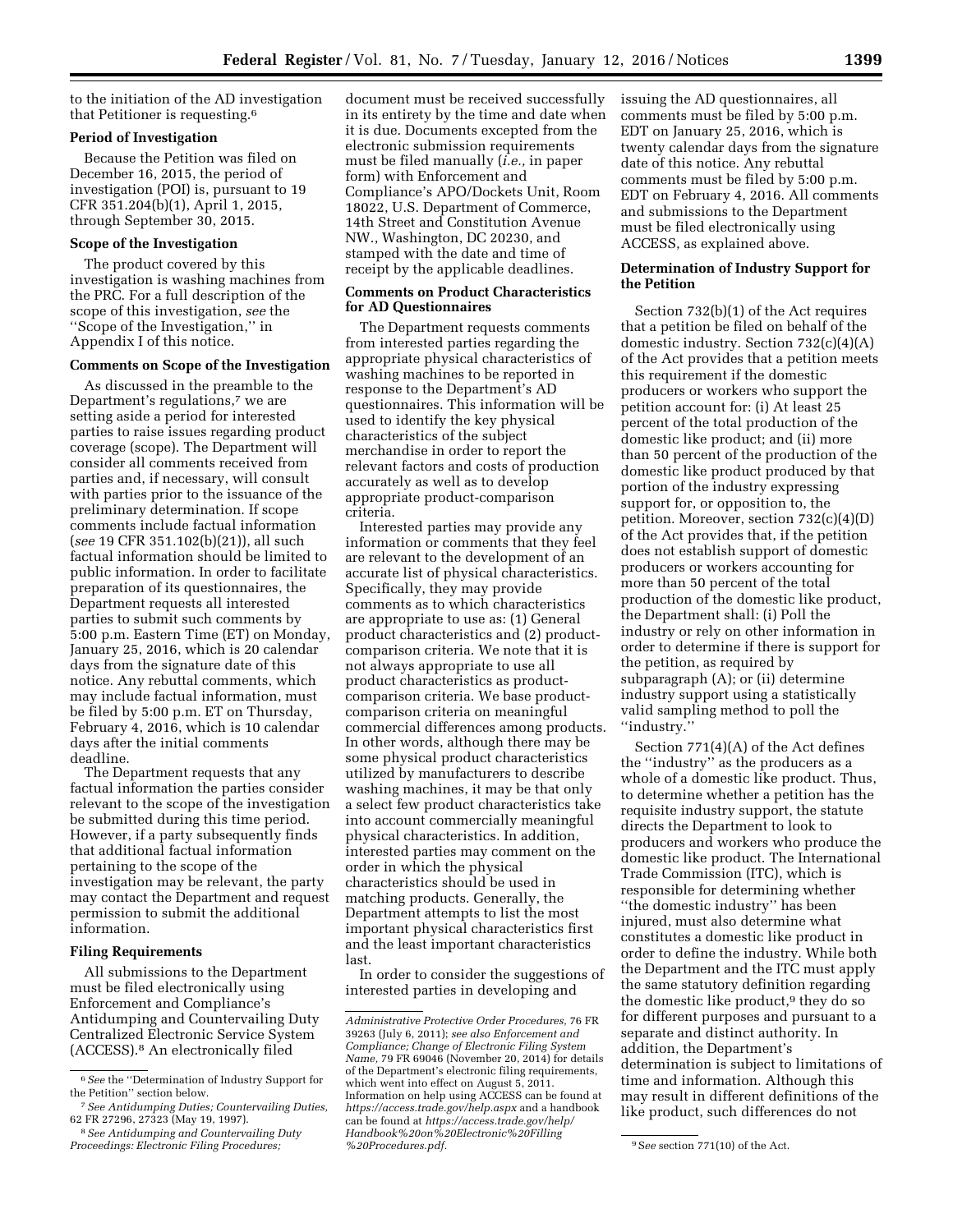render the decision of either agency contrary to law.10

Section 771(10) of the Act defines the domestic like product as ''a product which is like, or in the absence of like, most similar in characteristics and uses with, the article subject to an investigation under this title.'' Thus, the reference point from which the domestic like product analysis begins is ''the article subject to an investigation'' (*i.e.,* the class or kind of merchandise to be investigated, which normally will be the scope as defined in the Petition).

With regard to the domestic like product, Petitioner does not offer a definition of the domestic like product distinct from the scope of the investigation. Based on our analysis of the information submitted on the record, we determined that washing machines constitute a single domestic like product and we analyzed industry support in terms of that domestic like product.11

In determining whether Petitioner has standing under section 732(c)(4)(A) of the Act, we considered the industry support data contained in the Petition with reference to the domestic like product as defined in the ''Scope of the Investigation,'' in Appendix I of this notice. To establish industry support, Petitioner provided its shipments of the domestic like product in 2014, and compared its shipments to the estimated total shipments of the domestic like product for the entire domestic industry.12 Because total industry production data for the domestic like product for 2014 is not reasonably available and Petitioner established that shipments are a reasonable proxy for production data,13 we relied upon the shipment data provided by Petitioner for purposes of measuring industry support.14

Our review of the data provided in the Petition, Petition Supplement, and other

12*See* Volume I of the Petition, at 6–7 and Volume II of the Petition, at Exhibits 1–2; *see also*  Petition Supplement, at 1–5 and Exhibits C–E.

13*See* Petition Supplement, at 3–4.

14For further discussion, *see* PRC AD Initiation Checklist, at Attachment II.

information readily available to the Department indicates that Petitioner has established industry support.15 First, the Petition established support from domestic producers (or workers) accounting for more than 50 percent of the total shipments 16 of the domestic like product and, as such, the Department is not required to take further action in order to evaluate industry support (*e.g.,* polling).17 Second, the domestic producers (or workers) met the statutory criteria for industry support under section  $732(c)(4)(A)(i)$  of the Act because the domestic producers (or workers) who support the Petition account for at least 25 percent of the total shipments of the domestic like product.18 Finally, the domestic producers (or workers) met the statutory criteria for industry support under section  $732(c)(4)(A)(ii)$  of the Act because the domestic producers (or workers) who support the Petition account for more than 50 percent of the shipments of the domestic like product produced by that portion of the industry expressing support for, or opposition to, the Petition.19 Accordingly, the Department determines that the Petition was filed on behalf of the domestic industry within the meaning of section 732(b)(1) of the Act.

The Department finds that Petitioner filed the Petition on behalf of the domestic industry because it is an interested party as defined in section 771(9)(C) of the Act and it has demonstrated sufficient industry support with respect to the AD investigation that it is requesting the Department initiate.20

# **Allegations and Evidence of Material Injury and Causation**

Petitioner alleges that the U.S. industry producing the domestic like product is being materially injured, or is threatened with material injury, by reason of the imports of the subject merchandise sold at less than normal value (NV). In addition, Petitioner alleges that subject imports exceed the

17*See* section 732(c)(4)(D) of the Act; *see also*  PRC AD Initiation Checklist, at Attachment II.

18*See* PRC AD Initiation Checklist, at Attachment II.

negligibility threshold provided for under section  $771(24)(\overline{A})$  of the Act.<sup>21</sup>

Petitioner contends that the industry's injured condition is illustrated by reduced market share, underselling and price depression or suppression, lost sales and revenue, and weakening financial position.22 We assessed the allegations and supporting evidence regarding material injury, threat of material injury, and causation, and we determined that these allegations are properly supported by adequate evidence and meet the statutory requirements for initiation.23

# **Allegations of Sales at Less-Than-Fair Value**

The following is a description of the allegations of sales at less-than-fair value upon which the Department based its decision to initiate an investigation of imports of washing machines from the PRC. The sources of data for the deductions and adjustments relating to U.S. price and NV are discussed in greater detail in the initiation checklist.

## **Export Price**

Petitioner based U.S. prices on advertised retail prices for representative washing machines produced in the PRC and sold at major retailers in the U.S. market during the POI.24 These prices were adjusted to exclude the retailer markup, as well as discounts and rebates, based on Petitioner's experience in, and knowledge of, the market.25 Petitioner deducted international freight and duty costs based on U.S. Customs and Border Protection (CBP) import data from the ITC's Dataweb.26

# **Normal Value**

Petitioner stated that the Department currently treats the PRC as a non-market economy (NME) country and, in accordance with section 771(18)(C)(i) of the Act, the presumption of NME status remains in effect until revoked by the Department.27 The presumption of NME

24*See* Volume I of the Petition, at 27–29 and Volume II of the Petition, at Exhibits 12–15.

25*See* Volume I of Petition at 29 and Volume II of the Petition, at Exhibits 16 and 17.

26*See* Volume I of the Petition, at 29 and Volume II of the Petition, at Exhibits 16 and 18.

27*See* Volume I of the Petition, at 29.

<sup>10</sup>*See USEC, Inc.* v. *United States,* 132 F. Supp. 2d 1, 8 (CIT 2001) (citing *Algoma Steel Corp., Ltd.*  v. *United States,* 688 F. Supp. 639, 644 (CIT 1988), *aff'd* 865 F.2d 240 (Fed. Cir. 1989)).

<sup>11</sup>For a discussion of the domestic like product analysis in this case, *see* Antidumping Duty Investigation Initiation Checklist: Large Residential Washers from the People's Republic of China (PRC AD Initiation Checklist), at Attachment II, Analysis of Industry Support for the Antidumping Duty Petition Covering Large Residential Washers from the People's Republic of China (Attachment II). This checklist is dated concurrently with this notice and on file electronically via ACCESS. Access to documents filed via ACCESS is also available in the Central Records Unit, Room B8024 of the main Department of Commerce building.

 $\overline{15}$  *Id.* 

<sup>16</sup>As mentioned above, Petitioner established that shipments are a reasonable proxy for production data. Section 351.203(e)(1) of the Department's regulations states ''production levels may be established by reference to alternative data that the Secretary determines to be indicative of production levels.''

<sup>19</sup> *Id.*  20 *Id.* 

<sup>21</sup>*See* Volume I of the Petition, at 56 and Volume II of the Petition, at Exhibit 2.

<sup>22</sup>*See* Volume I of the Petition, at 1–4, 38–57, 61– 114; Volume II of the Petition, at Exhibits 1–2; and Volume IV of the Petition, at Exhibits 30–40; *see also* Petition Supplement, at 2, 5–7, and Exhibits C and F–H.

<sup>23</sup>*See* PRC AD Initiation Checklist, at Attachment III, Analysis of Allegations and Evidence of Material Injury and Causation for the Antidumping Duty Petition Covering Large Residential Washers from the People's Republic of China.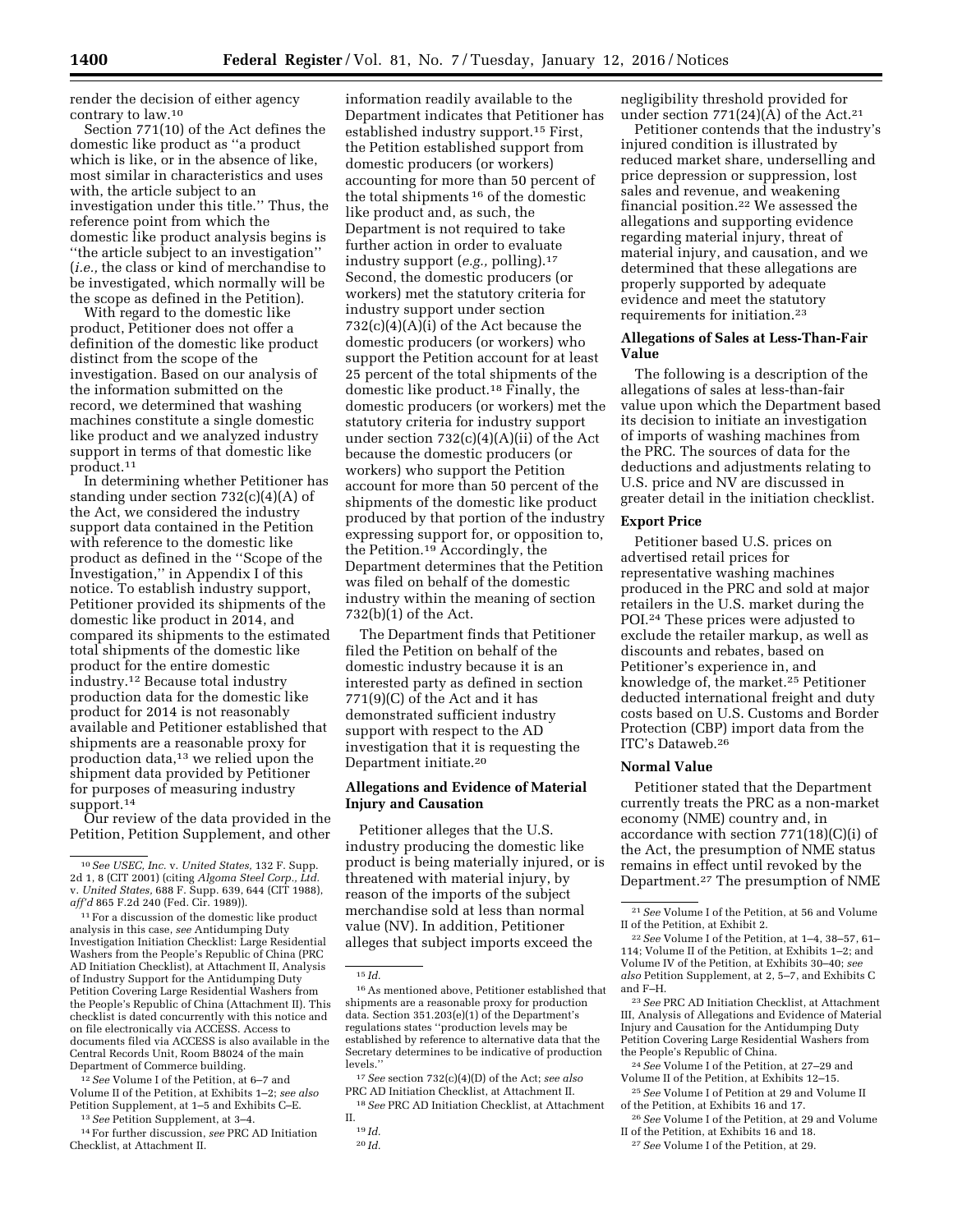status for the PRC has not been revoked by the Department and, therefore, remains in effect for purposes of the initiation of this investigation. Accordingly, the NV of the product is appropriately based on factors of production (FOPs) valued in a surrogate market economy country, in accordance with section 773(c) of the Act. In the course of this investigation, all parties, and the public, will have the opportunity to provide relevant information related to the issues of the PRC's NME status and the granting of separate rates to individual exporters.

Petitioner claims that Thailand is an appropriate surrogate country because it is a market economy that is at a level of economic development comparable to that of the PRC and it is a significant producer of the merchandise under consideration.28

Based on the information provided by Petitioner, it is appropriate to use Thailand as a surrogate country for initiation purposes. Interested parties will have the opportunity to submit comments regarding surrogate country selection and, pursuant to 19 CFR 351.301(c)(3)(i), will be provided an opportunity to submit publicly available information to value FOPs within 30 days before the scheduled date of the preliminary determination.

#### *Factors of Production*

Petitioner based the FOPs for materials on the actual quantities of material components for the same models of washing machines used as the basis of U.S. price, derived through a ''product teardown'' process, *i.e.,*  disassembly and analysis of four actual washing machines purchased in the United States.29 For labor and electricity, Petitioner estimated usage rates in the PRC based on its own actual experience producing specific front load and top load models during the POI.30 Petitioner valued the estimated factors of production using surrogate values from Thailand.<sup>31</sup>

## *Valuation of Raw Materials and Packing Materials*

Petitioner valued the FOPs for raw materials using reasonably available, public import data for Thailand from the Global Trade Atlas (GTA) for the period of investigation.32 Petitioner

excluded all import values from countries previously determined by the Department to maintain broadly available, non-industry-specific export subsidies and from countries previously determined by the Department to be NME countries. In addition, in accordance with the Department's practice, the average import values exclude imports that were labeled as originating from an unidentified country. The Department determines that the surrogate values used by Petitioner are reasonably available and, thus, are acceptable for purposes of initiation.

#### *Valuation of Labor*

Petitioner valued labor using quarterly Thai labor data published by Thailand's National Statistics Office (NSO).33 Specifically, Petitioner relied on data pertaining to wages and benefits earned by Thai workers engaged in the manufacturing sector of the Thai economy.34 Petitioner converted the wage rates to an hourly rate and converted from Thai Baht to U.S. Dollars using the average exchange rate during the POI.35

## *Valuation of Energy*

Petitioner used public information, as compiled by the Electricity Generating Authority of Thailand (EGAT), to value electricity.36 This EGAT price information was converted by Petitioner to a U.S. Dollars/kilowatt hours price using the average exchange rate during the POI.37

# *Valuation of Factory Overhead, Selling, General and Administrative Expenses (SG&A), and Profit*

Petitioner calculated surrogate financial ratios (*i.e.,* factory overhead, SG&A expenses, and profit) using the 2014 audited financial statement of Haier Electric (Thailand) Public Co., Ltd. (HET), a Thai producer of comparable merchandise (*i.e.,* washing machines).38

# **Fair Value Comparisons**

Based on the data provided by Petitioner, there is reason to believe that imports of washing machines from the PRC are being, or are likely to be, sold in the United States at less-than-fair

value. Based on comparisons of EP to NV, in accordance with section 773(c) of the Act, the estimated dumping margins for washing machines from the PRC range from 68.92 to 109.04 percent.39

# **Initiation of Less-Than-Fair-Value Investigation**

Based upon the examination of the AD Petition on washing machines from the PRC, we find that the Petition meets the requirements of section 732 of the Act. Therefore, we are initiating an AD investigation to determine whether washing machines from the PRC are being, or are likely to be, sold in the United States at less-than-fair value. In accordance with section 733(b)(1)(A) of the Act and 19 CFR 351.205(b)(1), unless postponed, we will make our preliminary determination no later than 140 days after the date of this initiation.

On June 29, 2015, the President of the United States signed into law the Trade Preferences Extension Act of 2015, which made numerous amendments to the AD and CVD law.40 The 2015 law does not specify dates of application for those amendments. On August 6, 2015, the Department published an interpretative rule, in which it announced the applicability dates for each amendment to the Act, except for amendments contained in section 771(7) of the Act, which relate to determinations of material injury by the ITC.41 The amendments to sections 771(15), 773, 776, and 782 of the Act are applicable to all determinations made on or after August 6, 2015, and, therefore, apply to this AD investigation.42

## **Respondent Selection**

Petitioner named two companies as producers/exporters of washing machines subject to the scope of this investigation.43 Accordingly, and in the absence of any contradictory information, the Department intends to examine all known producers/exporters of washing machines from the PRC.

## **Separate Rates**

In order to obtain separate-rate status in an NME investigation, exporters and producers must submit a separate-rate

42 *Id.* at 46794–95. The 2015 amendments may be found at *[https://www.congress.gov/bill/114th](https://www.congress.gov/bill/114th-congress/house-bill/1295/text/pl)[congress/house-bill/1295/text/pl](https://www.congress.gov/bill/114th-congress/house-bill/1295/text/pl)*.

<sup>28</sup>*See* Volume I of the Petition, at 29–30 and

<sup>&</sup>lt;sup>29</sup> See Volume I of the Petition, at 30–31, Volume II of the Petition, at Exhibit 21, and Volume IV of

<sup>&</sup>lt;sup>30</sup> See Volume I of the Petition, at 31, Volume II of the Petition, at Exhibit 22, and Volume IV of the

<sup>&</sup>lt;sup>31</sup> See Volume I of the Petition, at 31–32.<br><sup>32</sup> See Volume III of the Petition, at Exhibit 23.

<sup>33</sup>*See* Volume I of the Petition, at 3 and Volume IV of the Petition, at Exhibit 24.

<sup>34</sup> *Id.* 

<sup>35</sup>*See* Volume IV of the Petition, at Exhibits 24 and 26.

<sup>36</sup>*See* Volume I of the Petition, at 31 and Volume IV of the Petition, at Exhibit 25.

<sup>37</sup>*See* Volume IV of the Petition, at Exhibits 25 and 26.

<sup>38</sup>*See* Volume I of the Petition, at 32 and Volume IV of the Petition, at Exhibits 27 and 28.

<sup>39</sup>*See* Volume I of the Petition, at 32 and PRC AD Initiation Checklist.

<sup>40</sup>*See* Trade Preferences Extension Act of 2015, Public Law 114–27, 129 Stat. 362 (2015).

<sup>41</sup>*See Dates of Application of Amendments to the Antidumping and Countervailing Duty Laws Made by the Trade Preferences Extension Act of 2015,* 80 FR 46793 (August 6, 2015) (*Applicability Notice*).

<sup>43</sup>*See* Volume I of the Petition, at 21–22.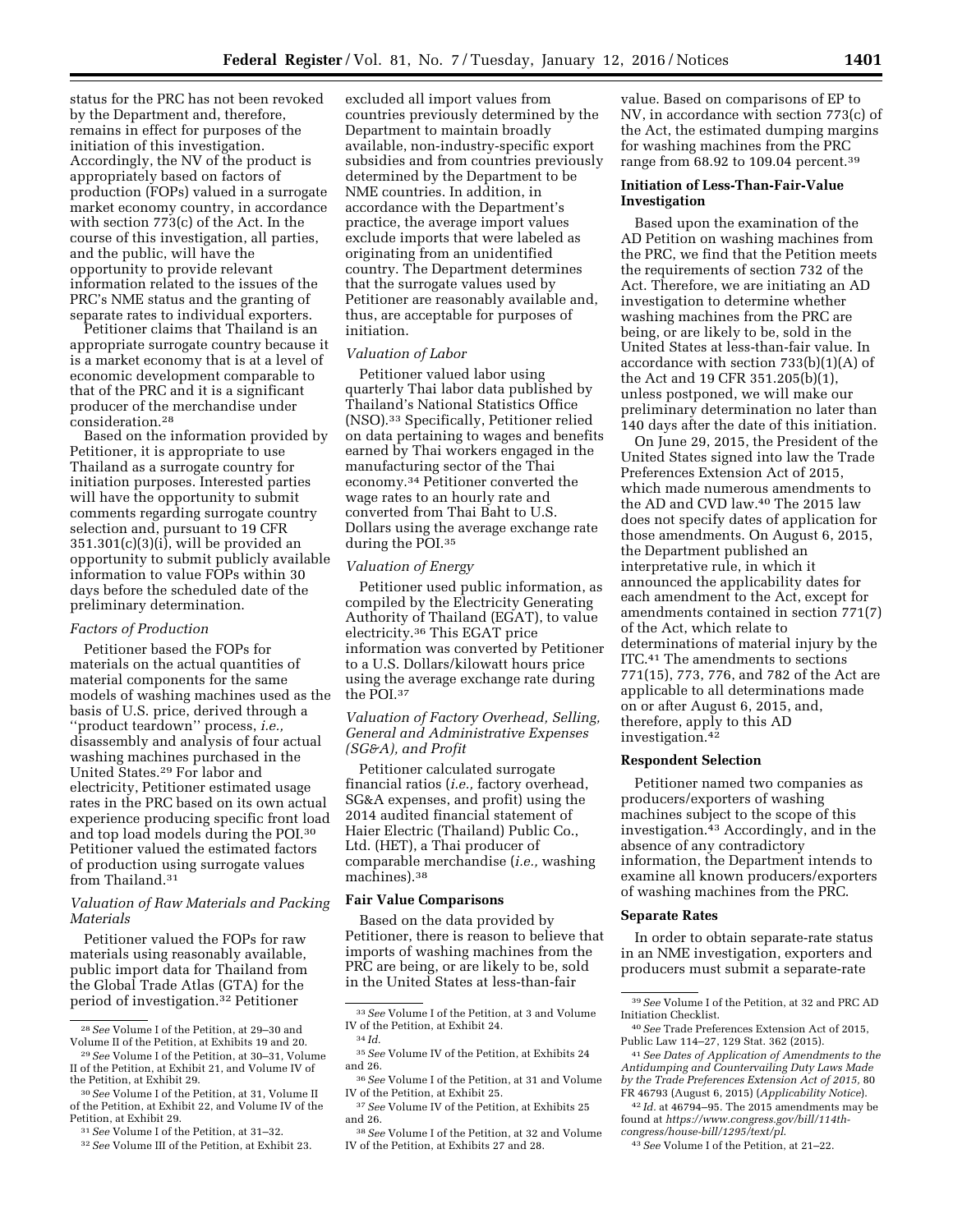application.44 The specific requirements for submitting a separate-rate application are outlined in detail in the application itself, which is available on the Department's Web site at *[http://](http://enforcement.trade.gov/nme/nme-sep-rate.html) [enforcement.trade.gov/nme/nme-sep](http://enforcement.trade.gov/nme/nme-sep-rate.html)[rate.html](http://enforcement.trade.gov/nme/nme-sep-rate.html)*. The separate-rate application will be due 30 days after publication of this initiation notice.45 Exporters and producers who submit a separate-rate application and have been selected as mandatory respondents will be eligible for consideration for separate-rate status only if they respond to all parts of the Department's AD questionnaire as mandatory respondents. The Department requires that respondents from the PRC submit a response to the separate-rate application by the deadline in order to receive consideration for separate-rate status.

## **Use of Combination Rates**

The Department will calculate combination rates for certain respondents that are eligible for a separate rate in an NME investigation. The Separate Rates and Combination Rates Bulletin states:

{w}hile continuing the practice of assigning separate rates only to exporters, all separate rates that the Department will now assign in its NME Investigation will be specific to those producers that supplied the exporter during the period of investigation. Note, however, that one rate is calculated for the exporter and all of the producers which supplied subject merchandise to it during the period of investigation. This practice applies both to mandatory respondents receiving an individually calculated separate rate as well as the pool of non-investigated firms receiving the weighted-average of the individually calculated rates. This practice is referred to as the application of ''combination rates'' because such rates apply to specific combinations of exporters and one or more producers. The cash-deposit rate assigned to an exporter will apply only to merchandise both exported by the firm in question *and*  produced by a firm that supplied the exporter during the period of investigation.46

## **Distribution of Copies of the Petition**

In accordance with section 732(b)(3)(A) of the Act and 19 CFR 351.202(f), a copy of the public version of the Petition has been provided to the government of the PRC via ACCESS. To

46*See* Policy Bulletin 05.1 at 6 (emphasis added).

the extent practicable, we will attempt to provide a copy of the public version of the Petition to each exporter named in the Petition, as provided under 19 CFR 351.203(c)(2).

# **ITC Notification**

We will notify the ITC of our initiation, as required by section 732(d) of the Act.

#### **Preliminary Determination by the ITC**

The ITC will preliminarily determine, within 45 days after the date on which the Petition was filed, whether there is a reasonable indication that imports of washing machines from the PRC are materially injuring or threatening material injury to a U.S. industry.47 A negative ITC determination will result in the investigation being terminated; 48 otherwise, this investigation will proceed according to statutory and regulatory time limits.

# **Submission of Factual Information**

Factual information is defined in 19 CFR 351.102(b)(21) as: (i) Evidence submitted in response to questionnaires; (ii) evidence submitted in support of allegations; (iii) publicly available information to value factors under 19 CFR 351.408(c) or to measure the adequacy of remuneration under 19 CFR  $351.511(a)(2)$ ; (iv) evidence placed on the record by the Department; and (v) evidence other than factual information described in (i)–(iv). Any party, when submitting factual information, must specify under which subsection of 19 CFR 351.102(b)(21) the information is being submitted 49 and, if the information is submitted to rebut, clarify, or correct factual information already on the record, to provide an explanation identifying the information already on the record that the factual information seeks to rebut, clarify, or correct.50 Time limits for the submission of factual information are addressed in 19 CFR 351.301, which provides specific time limits based on the type of factual information being submitted. Please review the regulations prior to submitting factual information in these investigations.

# **Extensions of Time Limits**

Parties may request an extension of time limits before the expiration of a time limit established under 19 CFR 351, or as otherwise specified by the Secretary. In general, an extension request will be considered untimely if it

is filed after the expiration of the time limit established under 19 CFR 351. For submissions that are due from multiple parties simultaneously, an extension request will be considered untimely if it is filed after 10:00 a.m. ET on the due date. Under certain circumstances, we may elect to specify a different time limit by which extension requests will be considered untimely for submissions which are due from multiple parties simultaneously. In such a case, we will inform parties in the letter or memorandum setting forth the deadline (including a specified time) by which extension requests must be filed to be considered timely. An extension request must be made in a separate, stand-alone submission; under limited circumstances we will grant untimelyfiled requests for the extension of time limits. Review *Extension of Time Limits; Final Rule,* 78 FR 57790 (September 20, 2013), available at *[http://www.gpo.gov/](http://www.gpo.gov/fdsys/pkg/FR-2013-09-20/html/2013-22853.htm) [fdsys/pkg/FR-2013-09-20/html/2013-](http://www.gpo.gov/fdsys/pkg/FR-2013-09-20/html/2013-22853.htm)  [22853.htm,](http://www.gpo.gov/fdsys/pkg/FR-2013-09-20/html/2013-22853.htm)* prior to submitting factual information in these investigations.

## **Certification Requirements**

Any party submitting factual information in an AD or CVD proceeding must certify to the accuracy and completeness of that information.51 Parties are hereby reminded that revised certification requirements are in effect for company/government officials, as well as their representatives. Investigations initiated on the basis of petitions filed on or after August 16, 2013, and other segments of any AD or CVD proceedings initiated on or after August 16, 2013, should use the formats for the revised certifications provided at the end of the *Final Rule*.52 The Department intends to reject factual submissions if the submitting party does not comply with applicable revised certification requirements.

## **Notification to Interested Parties**

Interested parties must submit applications for disclosure under administrative protective order (APO) in accordance with 19 CFR 351.305. On January 22, 2008, the Department published *Antidumping and Countervailing Duty Proceedings: Documents Submission Procedures; APO Procedures,* 73 FR 3634 (January 22, 2008). Parties wishing to participate in these investigations should ensure

<sup>44</sup>*See* Policy Bulletin 05.1: Separate-Rates Practice and Application of Combination Rates in Antidumping Investigation involving Non-Market Economy Countries (April 5, 2005), available at *<http://enforcement.trade.gov/policy/bull05-1.pdf>* (Policy Bulletin 05.1).

<sup>45</sup>Although in past investigations this deadline was 60 days, consistent with 19 CFR 351.301(a), which states that ''the Secretary may request any person to submit factual information at any time during a proceeding,'' this deadline is now 30 days.

<sup>47</sup>*See* section 733(a) of the Act.

<sup>48</sup> *Id.* 

<sup>49</sup>*See* 19 CFR 351.301(b).

<sup>50</sup>*See* 19 CFR 351.301(b)(2).

<sup>51</sup>*See* section 782(b) of the Act.

<sup>52</sup>*See Certification of Factual Information to Import Administration during Antidumping and Countervailing Duty Proceedings,* 78 FR 42678 (July 17, 2013) (*Final Rule*); *see also* frequently asked questions regarding the *Final Rule,* available at *[http://enforcement.trade.gov/tlei/notices/factual](http://enforcement.trade.gov/tlei/notices/factual_info_final_rule_FAQ_07172013.pdf)*\_ *info*\_*final*\_*rule*\_*FAQ*\_*[07172013.pdf](http://enforcement.trade.gov/tlei/notices/factual_info_final_rule_FAQ_07172013.pdf)*.